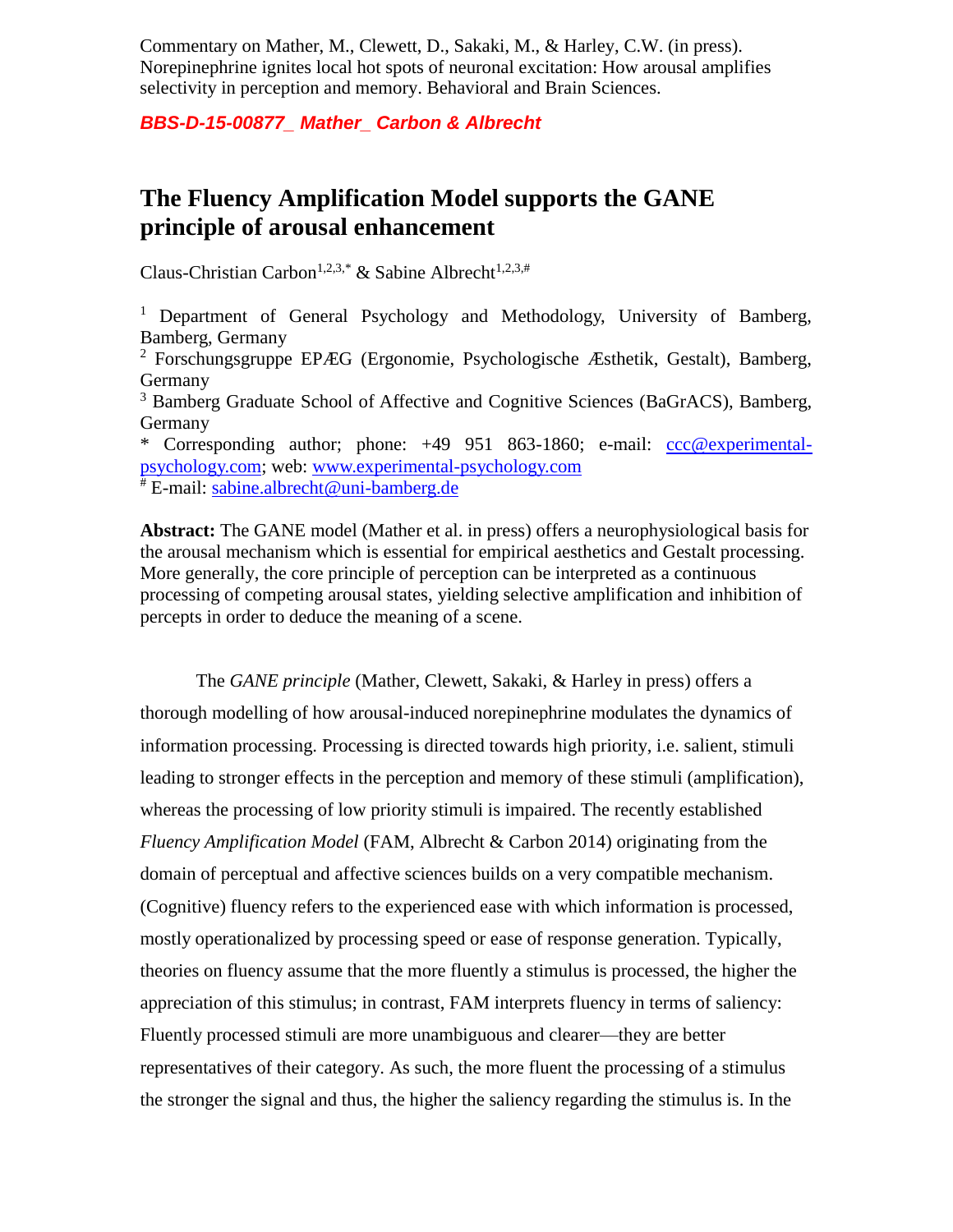FAM we propose that this leads to an amplification of the original judgments assigned to the stimulus. For instance, the assessment of the valence of a fluent stimulus will be an amplified version of the initial stimulus valence: Positive stimuli will be valued even more and negative stimuli will be devalued in a more intense way when being processed fluently. This was exactly what we were able to experimentally confirm for stimuli with positive vs. negative valence [\(Albrecht & Carbon 2014\)](#page-2-1). Meanwhile the emotional assessments of stimuli with minimal saliency, in our case stimuli of undetermined valence, were not altered by fluency. Taken together, these results indicate that the saliency of a stimulus—defined as the deviation from the neutral information regarding the target scale—operates as an amplification factor for the base signal: here, the emotional value of the stimulus.

Beyond the FAM, the concept of arousal can also be seen as one essential mechanism behind amplification effects regarding judgment in general [\(see, e.g.,](#page-3-0)  [Storbeck & Clore 2008\)](#page-3-0). The GANE principle offers a plausible neurophysiological basis for a mostly very vaguely defined arousal mechanism that is often used in theories of cognitive sciences. For instance, arousal is purported to play an important role in the specific effects of empirical aesthetics (e.g., the misattribution of an internal state—due to unspecified arousal—towards the preference of an object). Arousal is even more influential in the general field of object recognition where it is assumed to be the key for pooling cognitive resources to increase the probability of solving a perceptual problem, detecting a Gestalt or recognizing an object. [Muth, Raab, and Carbon \(2015\)](#page-3-1) recently proposed a model explaining the connection between insights [\(so called "Aesthetic Aha",](#page-2-2)  [which goes along with a sudden raise in fluency, Muth & Carbon 2013\)](#page-2-2) and preference formation. Aesthetic stimuli are often complex at first sight and difficult to process, so saying they are disfluent in the beginning. Such disfluency indicates the complexity of the perceptual problem, which in return signals something potentially meaningful and therefore evokes an orienting reaction plus a state of increased arousal. High arousal shifts attentional and cognitive resources towards the apparent source of complexity, giving rise to interest. Likewise, the GANE model proposes that top-down attention and perceptual features such as contrast or complexity prioritize the processing of certain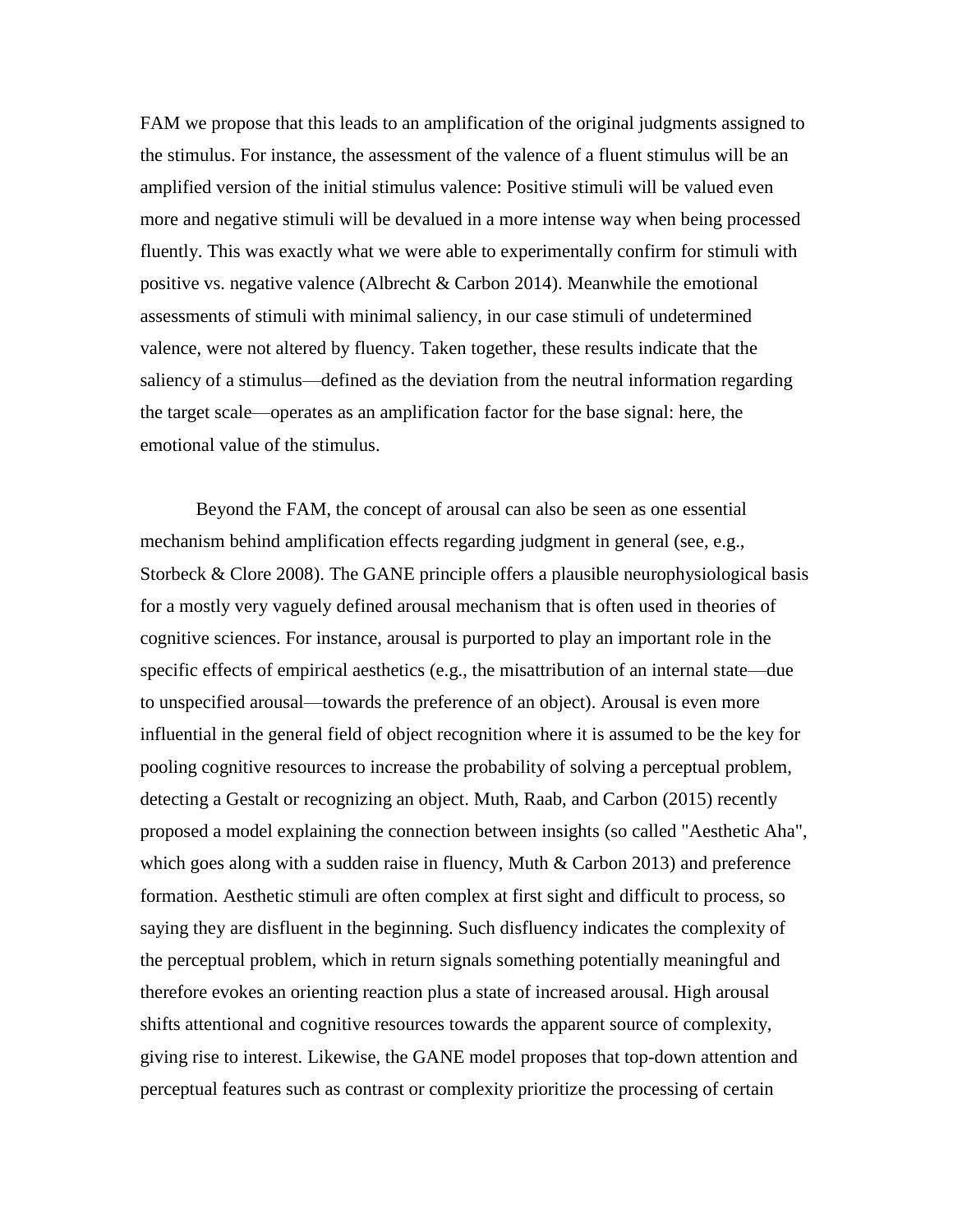stimuli over less salient ones. Further elaboration of the stimulus may indeed lead to a decrease in complexity of the visual scene (e.g. by detecting something meaningful or by a clear identification of an object) which goes along with a sudden increase in fluency [\(Albrecht & Carbon 2014\)](#page-2-1). At the same time, GANE proposes that the processing of salient information is amplified, whereas the processing of less salient information is inhibited. These processes finally result in an insight and the dissolving of arousal.

This—on the one hand—has a rewarding quality [\(see Van de Cruys & Wagemans](#page-3-2)  [2011\)](#page-3-2) independent of the initial stimulus quality: we call this sudden Gestalt forming event an "Aesthetic Aha!" or "Gestalt Aha!" [\(Muth, Pepperell, & Carbon 2013\)](#page-3-3)–actually such an Aha is also paralleled by higher liking of the Gestalt vs. the non-Gestalt-like display [\(Muth et al. 2013\)](#page-3-3). This rewarding process points to an essential and very general mechanism of perception: to let people continuously seek for meaning in visual displays. On the other hand, the raise in fluency facilitates faster and easier processing of the stimulus resulting in a clearer representation of it, which allows for a more precise, amplified judgment in terms of the FAM. Within this scope the GANE model could help to complement the cognitively described mechanisms of Gestalt recognition by a psychophysiological base. Even more generally, the core principle of perception can be interpreted by the GANE model as the intertwining process of selective amplification and inhibition to get the most clear interpretation of a given (e.g., visual) scene [\(Carbon 2014,](#page-2-3) [Gregory 1970\)](#page-2-4) and thus to enable the most appropriate action.

## **References**

- <span id="page-2-1"></span>Albrecht, S. & Carbon, C. C. (2014) The Fluency Amplification Model: Fluent stimuli show more intense but not evidently more positive evaluations. *Acta Psychologica 148*: 195-203.
- <span id="page-2-3"></span>Carbon, C. C. (2014) Understanding human perception by human-made illusions. *Frontiers in Human Neuroscience 8*(566): 1-6.
- <span id="page-2-4"></span>Gregory, R. L. (1970) *The intelligent eye*, Weidenfeld and Nicolson.
- <span id="page-2-0"></span>Mather, M., Clewett, D., Sakaki, M. & Harley, C. W. (in press) Norepinephrine ignites local hot spots of neuronal excitation: How arousal amplifies selectivity in perception and memory. *Behavioral and Brain Sciences*.
- <span id="page-2-2"></span>Muth, C. & Carbon, C. C. (2013) The Aesthetic Aha: On the pleasure of having insights into Gestalt. *Acta Psychologica 144*(1): 25-30.